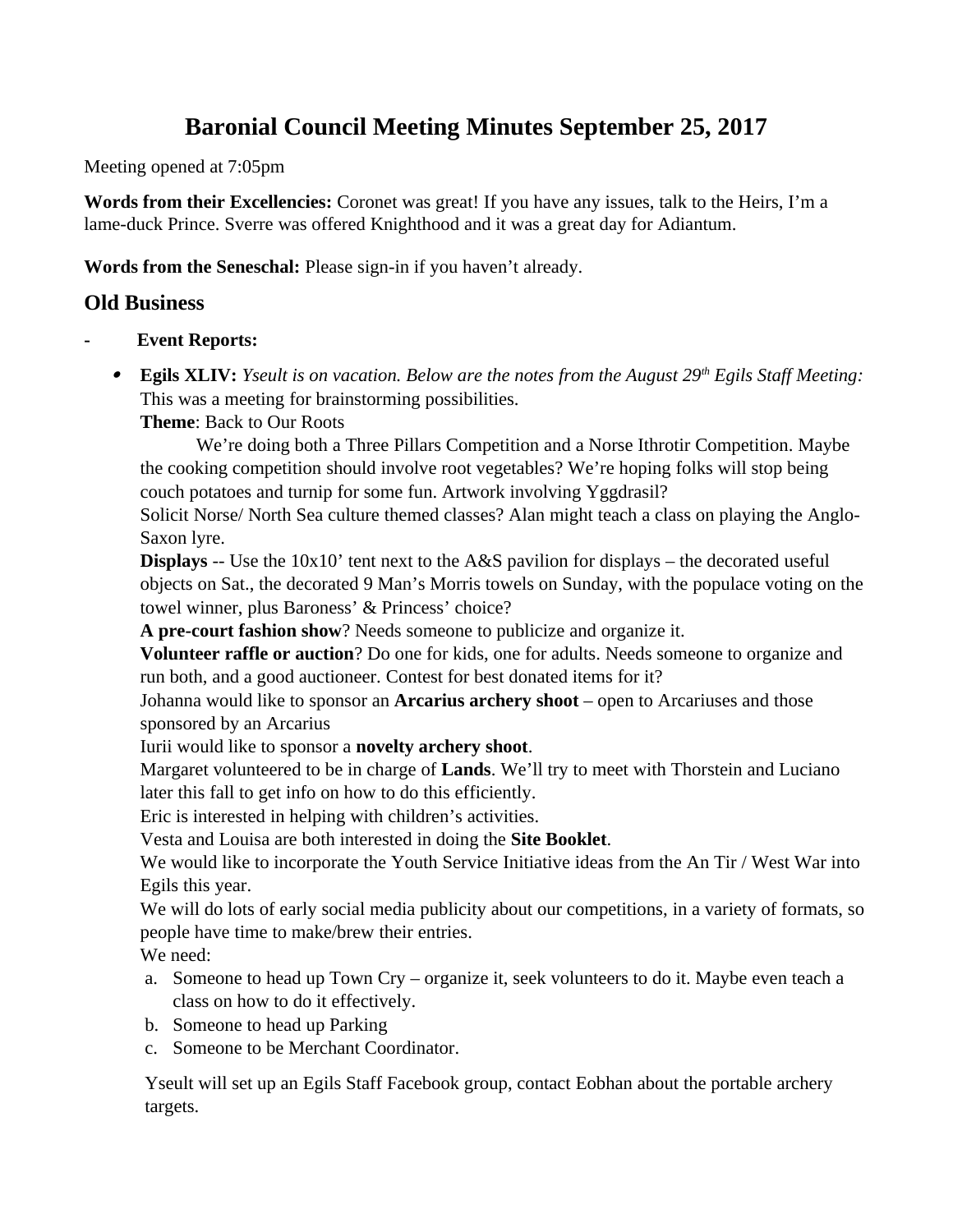Iurii will provide dimensions for bow socks for both long bows and recurve bows. This could be a good project for people to make one or more and/or embroider them.

Louisa will do the trim work on the dark grey caftan coat prize.

Alan will provide a materials list for new thrown weapons stands.

We may do another Norse pavilion as a 3Pillars or Tourney Prize since so many people liked that prize this year.

Yseult of Broceliande

- **Amergin's Relief:** All but one class has an instructor, and we have time and space on Sunday morning for two more classes if anyone is interested. We do need panel members for the Brewing Competition. All the paperwork is done. Need to work out details for the Thrown Weapons Championship, and budget for the fletching class. Working party on-site Saturday, the  $30<sup>th</sup>$  at 10am.
- **An Tir 12th Night 2020:** No Report.
- **Baronial Award Medallions:** Need to amend the Baronial Financial Policy if the Barony intends to buy award medallions.

# **New Business**

- **Fall Coronet 2018:** Adiantum will be hosting and needs Event Stewards.
- **Officer Applications:** We have several vacancies and others that are coming due for extension or replacement. Please be aware of your warrant status and don't wait until you are 6-9 months out to announce the need for a replacement. If you are interested in Youth Combat or Family Activities, there is a background check requirement. Please announce your intent for either of these early so we can get that process started.

(Open/Vacant Offices: *Lists, Youth Combat Marshal, Upcoming Vacancies: Family Activities Coordinator – October, and Chatelaine - October*)

**Officer Reports**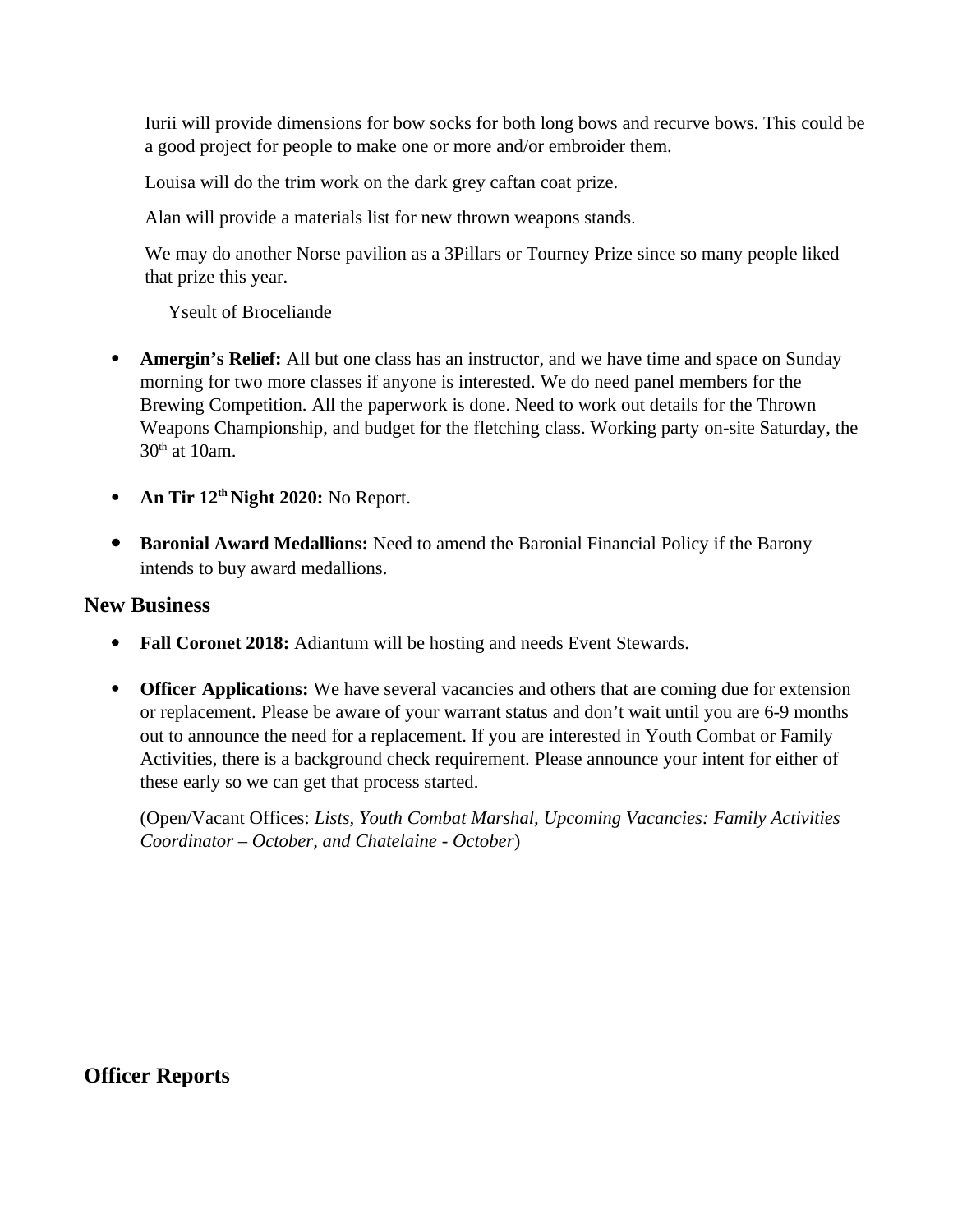#### - **Arts & Sciences**

I held one Arts & Sciences nights, Sept.5. Six of us gathered to eat the delicious chocolate cake that Alan provided. Alys fitted him for his ShrewFaire garb, and Louisa, Antonia and Margaret all worked on various bits of garb as well. Also, we now have a good idea of what the bow socks should look like, and plenty of scrap wool to make them from - in any color as long as you want grey!

There will not be a second A&S Night in September and only one A&S Night in October (Tues., Oct. 17), as I will be away, doing first hand 'research' in France.

Yseult of Broceliande

#### **- Chamberlain**

Archery season ends October 31<sup>st</sup>, so I'm planning a work party out at Briggs Farm to clean up, move the haybales to the end of the range, and prepare the Traler to be moved for the Winter. I would also like to propose cutting down our center poles and adding sleeves to make them easier to store and move. Motion made, seconded, and approved.

Kirby Brokkerson

#### **- Chatelaine**

Contacted newcomers with a survey and encouraged them to attend anything they find interesting. Warrant expires in October, but I'm willing to stay on as a deputy at a reduced level of activity. I have a gmail e-mail account to pass onto my successor. We are out of business cards, and I will look into the costs and design to make more.

Francesca Carletti

#### **- Chronicler**

Minutes are out. The next Bi-Cranial Bear is due out October  $1<sup>st</sup>$ , and each Baronial officer is requested to make a submission so we can expand the scope of the newsletter. *All officers are requested to please include me [Wesley.c.worley@gmail.com](mailto:Wesley.c.worley@gmail.com) when you send in your reports, and if you can get them in the day before Baronial Council Meeting, that would be even better.* 

Murchadh Monaidh Chraoibhe

#### **- Exchequer**

Current Account Balance: \$23,087.69. Next year's annual budget inputs needed at November Council Meeting from Officers and Champions. Need to discuss Regalia needs and what changes we want to make.in the coming year.

Godwyn Reynard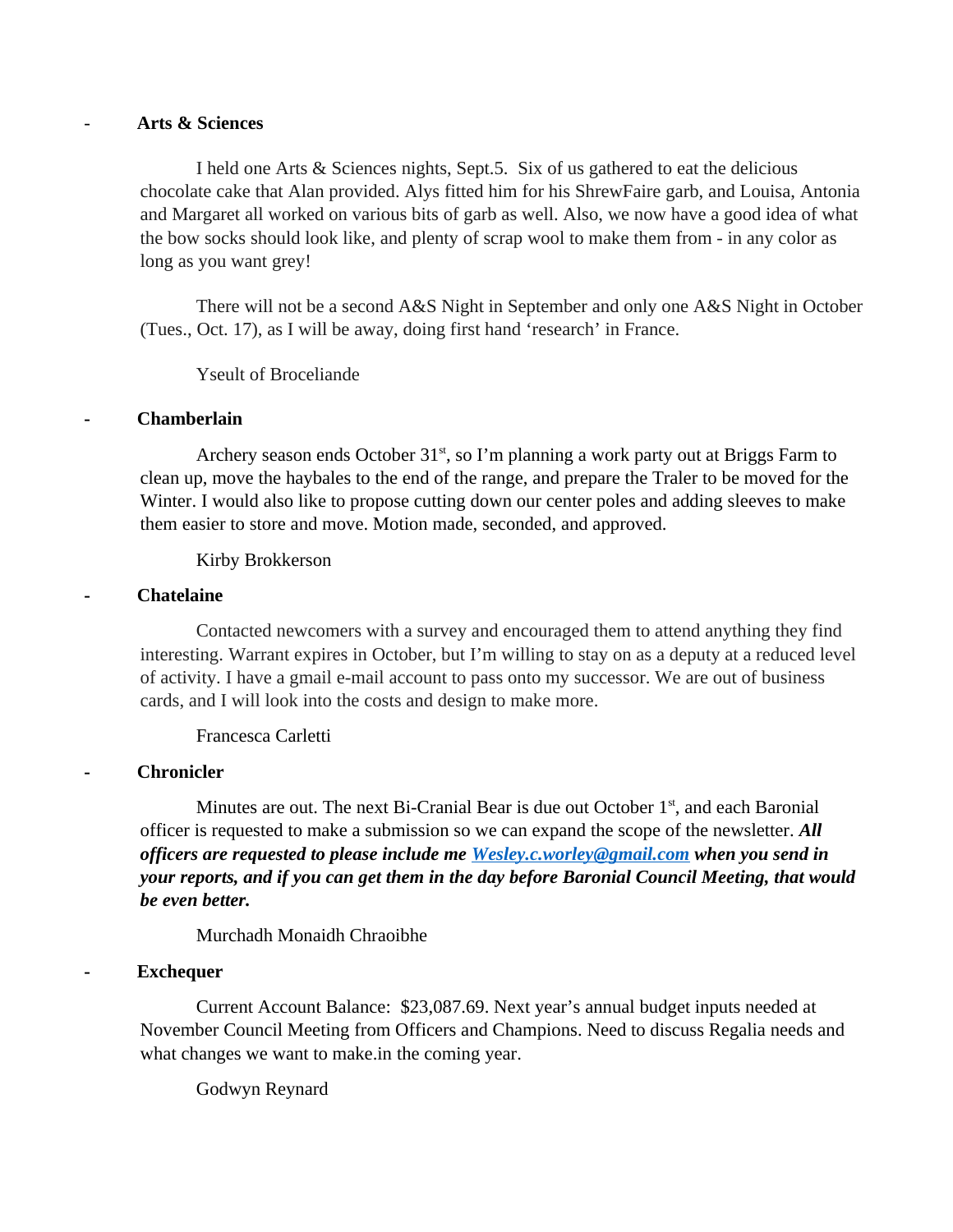#### **- Family Activities Coordinator**

Inventory is complete and everything is organized in the two new plastic tubs for return to the Chamberlain the first of November. I have activities planned for Amergin's Relief.

Cyeth deWestcote

## **- Gold Key**

Not present, no report (Alys Meghan Cattwyn)

#### **- Herald**

Not present, no report. Heralded at Coronet (Aelis de la Rose)

## **- Marshal**

Holding regular practices with good attendance. No injuries to report. I do need a Deputy as I may be moving to Salem for work, and want to have someone who can show up regularly to practices.

Skjaldar-Þorsteinn Thunderhand

## **- Archery Marshal**

For the month of September, we had a moderately active month of practices, with anywhere from 4 to 8 people attending.

In addition to the regular Thursday evening practices, we have had Saturday morning practices on 2 weekends as well.

Having the trailer for on-site storage of loaner gear and other Archery equipment as always, is greatly appreciated.

Iurii Levchenich

# **- Cut & Thrust Marshal**

No practices this month, and no injuries to report. Working on gorgets and have one full set of medium sized loaner gear. Armored combatants only need a few modifications to their existing armor to participate in Cut & Thrust.

Anton Ray

# **- Rapier Marshal**

There will be no marshal or loaner gear at this Wednesday's practice (September 27).

William Jakes